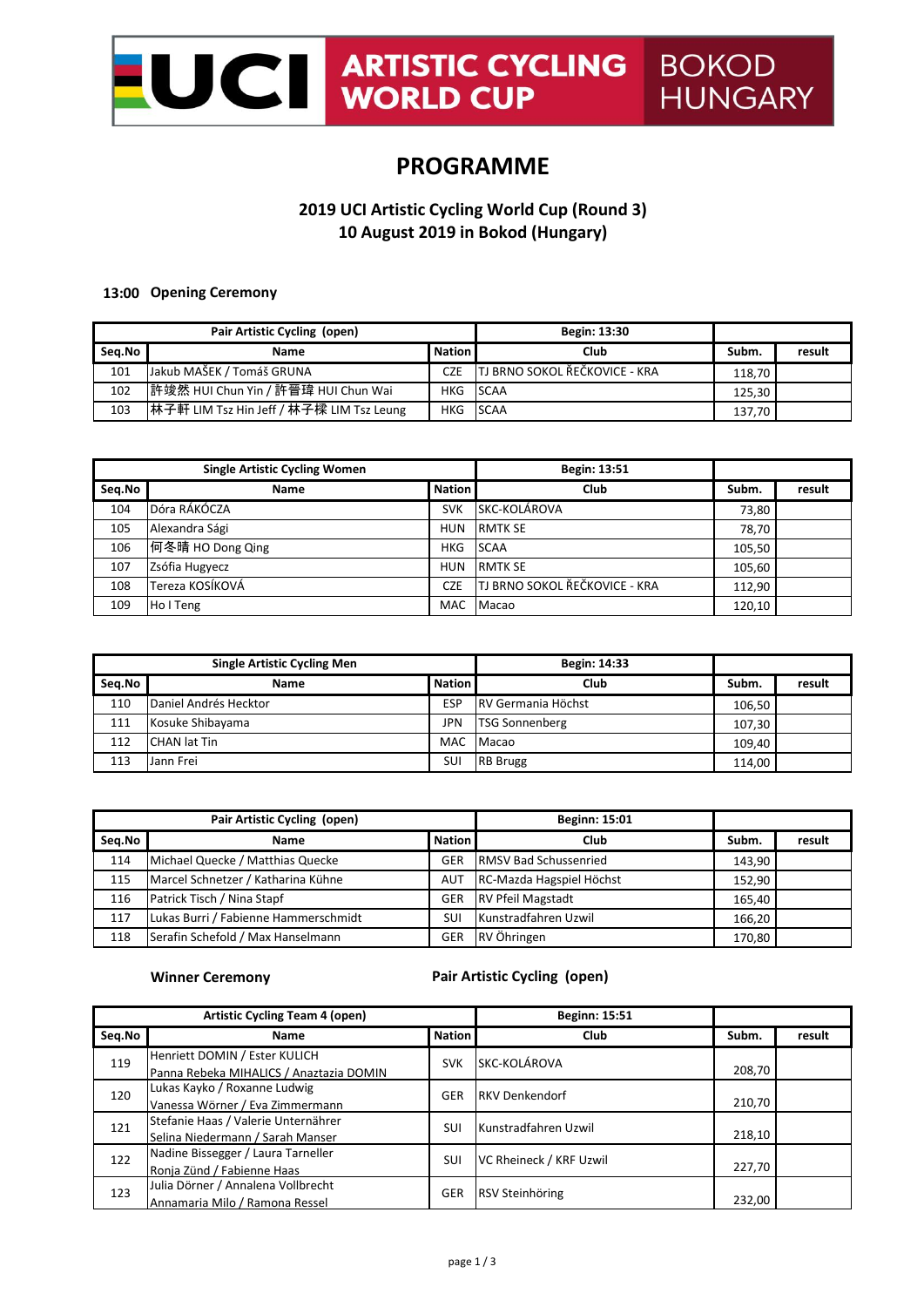

## **PROGRAMME**

### **2019 UCI Artistic Cycling World Cup (Round 3) 10 August 2019 in Bokod (Hungary)**

| <b>Single Artistic Cycling Women</b> |                  | Begin: 16:26  |                          |        |        |
|--------------------------------------|------------------|---------------|--------------------------|--------|--------|
| Seq.No                               | <b>Name</b>      | <b>Nation</b> | Club                     | Subm.  | result |
| 124                                  | Sina Bäggli      | SUI           | Freie Radler Stäfa       | 147.00 |        |
| 125                                  | Saskia Schäffler | SUI           | Kunstradfahrer Dürnten   | 161,80 |        |
| 126                                  | Mattea Eckstein  | <b>GER</b>    | SportKultur Stuttgart    | 193.50 |        |
| 127                                  | Viola Brand      | <b>GER</b>    | <b>RSV Unterweissach</b> | 198.20 |        |
| 128                                  | Milena Slupina   | <b>GER</b>    | <b>TSV Bernlohe</b>      | 198.90 |        |

#### **Winner Ceremony**

### **Artistic Cycling Team 4 (open)**

**Winner Ceremony** 

**Single Artistic Cycling Women**

| <b>Single Artistic Cycling Men</b> |                      | Begin: 17:31  |                                      |        |        |
|------------------------------------|----------------------|---------------|--------------------------------------|--------|--------|
| Seq.No                             | Name                 | <b>Nation</b> | Club                                 | Subm.  | result |
| 129                                | 林子軒 LIM Tsz Hin Jeff | HKG           | <b>SCAA</b>                          | 135.70 |        |
| 130                                | 許晉瑋 HUI Chun Wai     | HKG           | <b>SCAA</b>                          | 136,00 |        |
| 131                                | 許竣然 HUI Chun Yin     | HKG           | <b>SCAA</b>                          | 143.60 |        |
| 132                                | Christopher Schobel  | AUT           | RC-Mazda Hagspiel Höchst             | 160.20 |        |
| 133                                | Jakub MAŠEK          | <b>CZE</b>    | <b>TJ BRNO SOKOL ŘEČKOVICE - KRA</b> | 169,20 |        |

| <b>Pair Artistic Cycling Women</b> |                                         | Begin: 18:06  |                             |        |        |
|------------------------------------|-----------------------------------------|---------------|-----------------------------|--------|--------|
| Seq.No                             | <b>Name</b>                             | <b>Nation</b> | Club                        | Subm.  | result |
| 134                                | Ester KULICH / Dóra RÁKÓCZA             | <b>SVK</b>    | SKC-KOLÁROVA                | 76.50  |        |
| 135                                | Nadine Zuberbühler / Jeannine Graf      | SUI           | <b>RMV Amriswil</b>         | 116.70 |        |
| 136                                | Nathalie Steinemann / Irina Christinger | <b>SUI</b>    | Indoor Cycling Schaffhausen | 130.00 |        |
| 137                                | Selina Marquardt / Helen Vordermeier    | <b>GER</b>    | RV Oberjesingen             | 147.90 |        |
| 138                                | Lena Bringsken / Lisa Bringsken         | <b>GER</b>    | RCV Boehl-Iggelheim         | 153.30 |        |
| 139                                | Sophie Nattmann / Caroline Wurth        | GER           | <b>RSV Gutach</b>           | 157,60 |        |

| <b>Single Artistic Cycling Men</b> |                 | Begin: 18:48  |                          |        |        |
|------------------------------------|-----------------|---------------|--------------------------|--------|--------|
| Seq.No                             | Name            | <b>Nation</b> | Club                     | Subm.  | result |
| 140                                | Csaba Varga     | <b>HUN</b>    | <b>RMTK SE</b>           | 170.00 |        |
| 141                                | Schön Martin    | <b>HUN</b>    | Bokodi SE                | 180,00 |        |
| 142                                | Lukas Burri     | SUI           | Kunstradfahren Uzwil     | 187.70 |        |
| 143                                | Marcel Jüngling | <b>GER</b>    | <b>RRV Dornheim</b>      | 203,20 |        |
| 144                                | Moritz Herbst   | <b>GER</b>    | <b>RSV Wendlingen</b>    | 206.70 |        |
| 145                                | Lukas Kohl      | <b>GER</b>    | Concordia Kirchehrenbach | 210,50 |        |

**Winner Ceremony**

#### **Pair Artistic Cycling Women**

**Winner Ceremony**

**Single Artistic Cycling Men**

**Closing Ceremony**